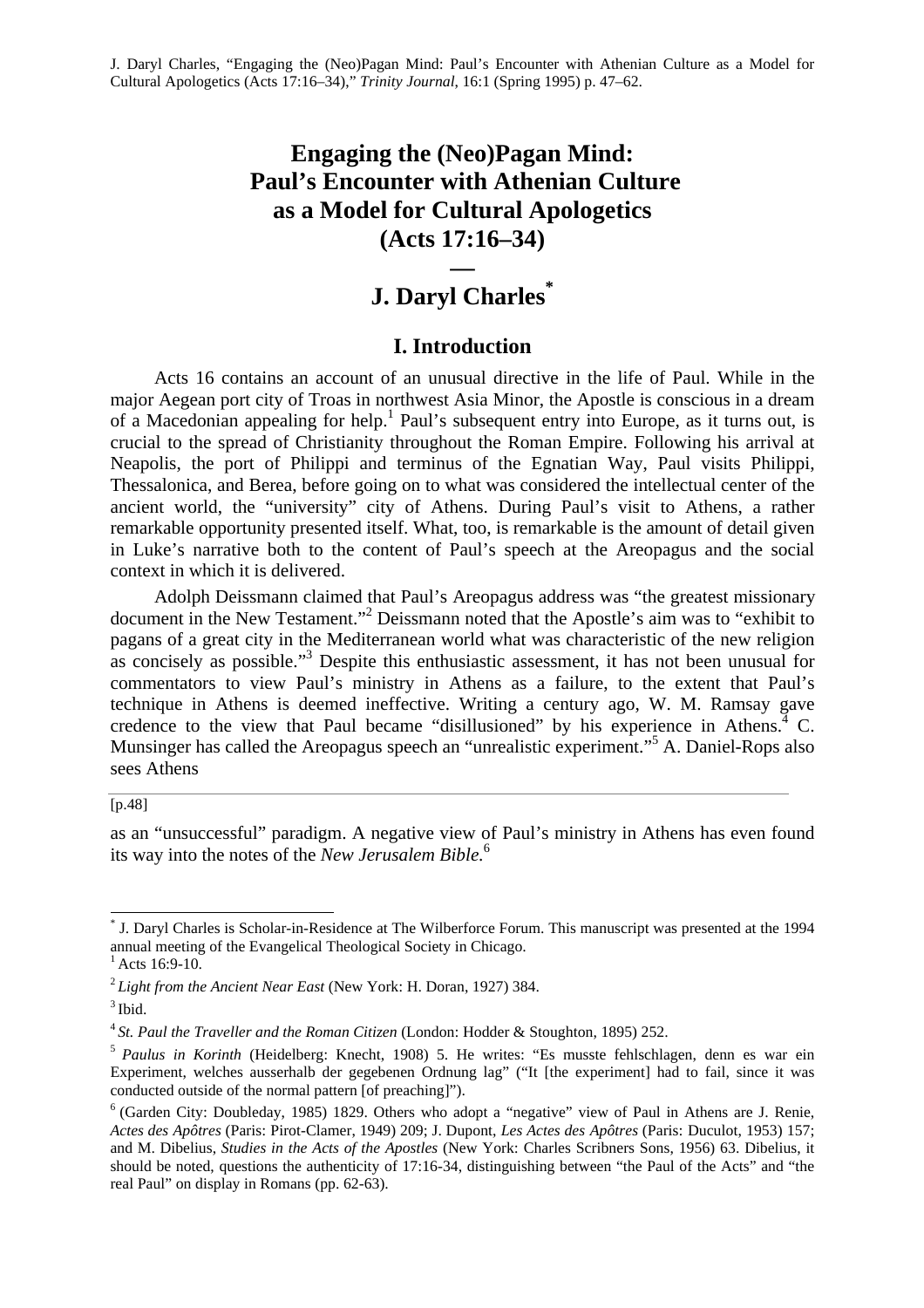In spite of obvious missiological interest in this narrative, the negative appraisal of Acts 17 raises several questions. Does Paul's preaching at the Areopagus involve compromise with contemporary pagan religious notions? Does it obscure in any way the distinctives of the Christian message? Does it in Luke's mind represent a capitulation to the cultural forces at work in cosmopolitan Athens? Is it possible that Luke is attempting, in veiled fashion, to mirror an "unsuccessful" ministry, or even more strongly, to show that Paul is side-tracked by a "natural theology" that fails to penetrate his audience because of its absence of Christian theological distinctives? Viewing Paul's preaching in Athens as either a success or failure fundamentally guides how one interprets the text of Acts 17. In Luke's mind, does the material in 17:16–34 play the role of the model or the foil?<sup>7</sup> Can Paul's encounter with Athenian culture serve as a model—positively or negatively—for the Christian community of any age?

In the book of Acts there are three speeches of Paul recorded—one to a Jewish audience (13:16–41), one to a Christian audience (20:17–35), and one to a pagan audience (17:16–34). This distribution surely is not by chance. $8$  Like most of the preaching throughout Acts, the Areopagus speech is received with both hostility and faith; thus, the reader can assume 17:16– 34 to be exemplary of first-century apostolic preaching. The text of Acts 17 itself does not suggest explicitly that Paul's speech at the Areopagus is misguided in a strategic sense. While vv. 16–34 are of obvious missionary interest, the reader must come to terms with why Luke is so concerned to present the "human side" of Paul's preaching. Why the preoccupation with detail?

It is in the interest of this concern that we wish to proceed. Acts 17:16–34 raises important questions concerning Christian proclamation and the church's relation to culture—specifically, to

[p.49]

"educated pagan" culture.<sup>9</sup> Some of what confronted Paul and the subsequent Christian community in Athens—the little that we know of it—confronts North American Christians as well. What are the lessons that can be drawn from Paul's encounter with "cultured paganism"?

### **II. Paul, Apostle To The Cultured Pagan**

"I am a Jew, from Tarsus [in the province] of Cilicia, a citizen of a very important city."<sup>10</sup> Thus Paul describes himself in one instance of interrogation. Although Saul was "brought up"<sup>11</sup> in Jerusalem, he returned to his home city of Tarsus after his conversion (Acts 9:30). Doubtless he was proud of his linkage to Tarsus,<sup>12</sup> a university city as well as center of government, banking, and commerce.<sup>13</sup> Paul was hence well acquainted with pagan "high

 $<sup>7</sup>$  H. Conzelmann holds the Areopagus speech to be inauthentic, a "free creation" of the author ("The Address of</sup> Paul on the Areopagus," in *Studies in Luke-Acts* [ed. L. E. Keck and J. L. Martyn; Nashville/New York: Abingdon, 1966] 218).

<sup>8</sup>So L. Legrand, "The Areopagus Speech: Its Theological Kerygma and Its Missionary Significance," in *La Notion de Dieu* (ed. J. Coppens; Louvain: Gembloux, 1974) 338-41.

<sup>9</sup>Thus, I. H. Marshall, *Acts* (TNTC; Leicester/Grand Rapids: Inter-Varsity/ Eerdmans, 1991) 281.

<sup>10</sup> Acts 21:39.

<sup>&</sup>lt;sup>11</sup> The verb and treffw can denote physical nurture as well as mental or spiritual training (*BAGD*, 62).

 $12$ <sup>12</sup> To the ancients, "fatherland" related more to one's city than one's nation.

 $13$  Although banks were found in all commercial cities. Athens was always the leading banking center of the ancient world (H. Koester, *History, Culture, and Religion of the Hellenistic Age,* vol. 1 of *Introduction to the New Testament* (Philadelphia/ Berlin/New York: Fortress/W. de Gruyter, 1984) 90.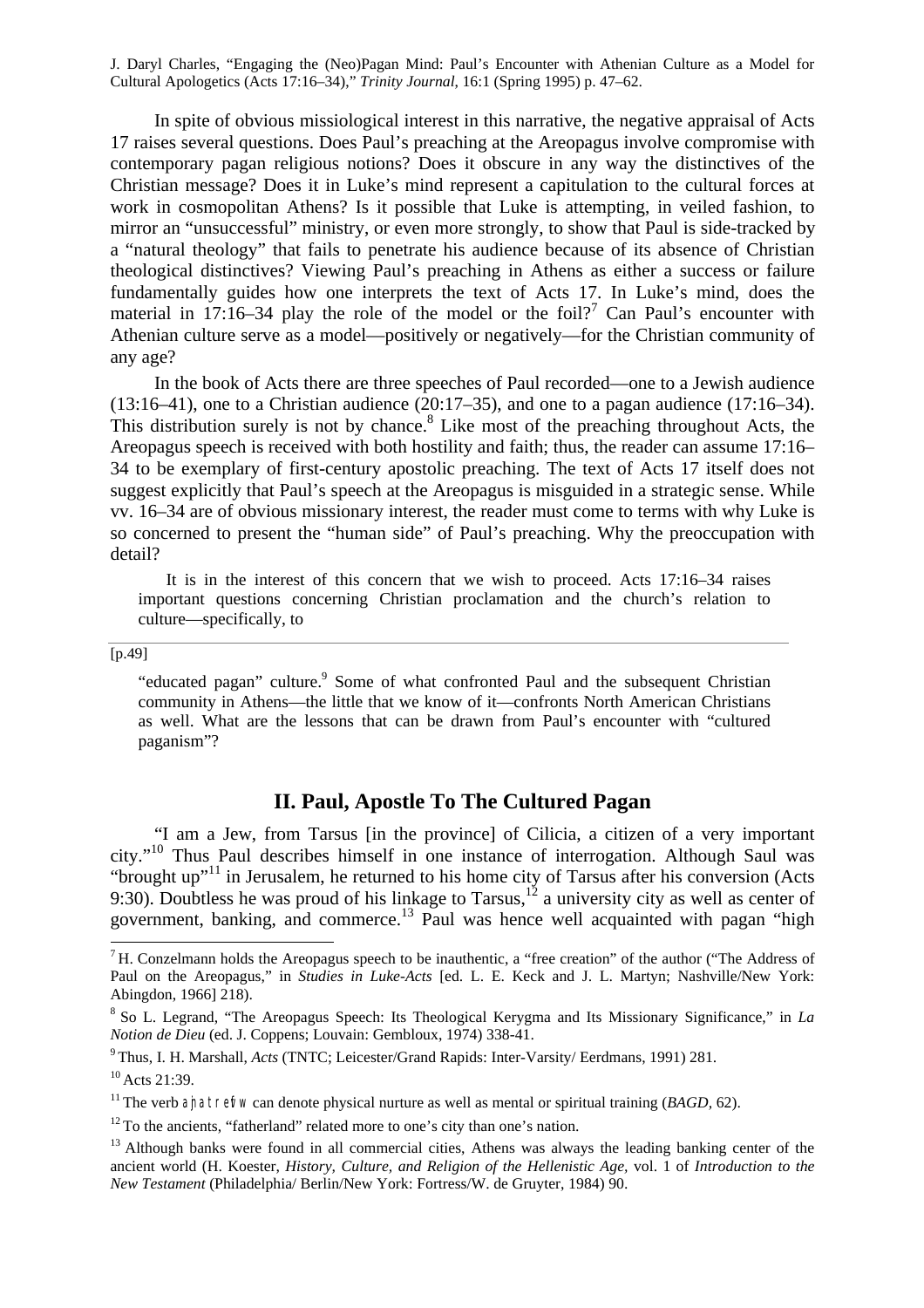culture"—an acquaintance that, when sanctified, would thrust *him,* not Simon Peter, forward as the apostle to the Gentiles (Rom 11:13). Roman citizenship and life in a university city, after all, did have its privileges. This background would aid him enormously during his apostolic ministry—particularly in a city like Athens.<sup>14</sup>

Why was Tarsus the city which should produce the apostle to the Gentiles? Uniting oriental and occidental cultural and intellectual life, the institutions of Tarsus were uniquely suited to mold Paul's intellectual development.<sup>15</sup> Cicero was governor of Tarsus in the midfifties BC. It was here that Mark Antony met Cleopatra in 41 BC. Tarsus was the native city of several famous Stoic philosophers—among them, Zeno, Antipater, Athenadorus, and Nestor. In the period of 27 BC-AD 14, during the reign of Augustus, Tarsus came to be renowned as a center of intellectual life. As a "university" city, Tarsus is said to have surpassed Athens and Alexandria in terms of zeal for learning.<sup>16</sup>

Prosperous and cosmopolitan, Tarsus would have prepared Paul well for engaging Hellenistic culture.

 $[p.50]$ 

### **III. Athens In Paul's Day**

The cradle of democracy, Athens was the foremost of the city-states in the fifth century BC.<sup>17</sup> Following nearly thirty years of exhausting strife with totalitarian Sparta, Athens lay politically ruined. In terms of its rich cultural heritage, however, the city remained unsurpassed. Its contributions in sculpture, literature, philosophy, and oratory from the fifth and fourth centuries were unparalleled in the ancient world. In addition to being the native city of Socrates and Plato, it became the adopted home of Aristotle, Epicurus, and Zeno. Demosthenes, an "unsuccessful Churchill"<sup>18</sup> of the mid-fourth century BC, strove in vain to rouse his fellow-Athenians once more to independence and political greatness. Athens was also home to the poet Menander, whose New Comedy as a form of entertainment eclipsed the classical Greek tragedy in the late fourth and early third century BC.<sup>19</sup> It is worthy of note that the Attic dialect, not its Ionic or Doric counterparts, formed the base of the later Koine.

By Paul's day, the city had lost much of the preeminence that it once possessed. Yet Cicero, writing one hundred years earlier, observed that in spite of its decline in political power, Athens still enjoyed "such renown that the now shattered and weakened name of Greece is supported by the reputation of this city."<sup>20</sup> People generally came to one of three "university" cities of renown—Athens, Alexandria, or Tarsus—to study philosophy, rhetoric, or general education.<sup>21</sup> Apart from its academic reputation,<sup>22</sup> Athens is depicted in the

<sup>&</sup>lt;sup>14</sup> Paul's familiarity with Hellenistic culture in and of itself may account for the knowledge of Greek "poets" seen in his Areopagus address.

<sup>15</sup>See D. Gill and C. Gempf, eds., *Graeco-Roman Setting,* vol. 2 of *The Book of Acts in Its First Century Setting* (Grand Rapids: Eerdmans, 1994) esp. chaps. 9 and12.

<sup>&</sup>lt;sup>16</sup> Strabo, however, plays down the notion that Tarsus was an intellectual center (14.5.12-13).

<sup>&</sup>lt;sup>17</sup> S. Berger ("Democracy in the Greek West and the Athenian Example," *Hermes* 117 [1989] 313) notes that even outside of Greece, Athens became a model of democracy in shedding tyranny from the *polis* during the fifth century BC.

<sup>18</sup>E. M. Blaiklock, *Cities of the New Testament* (Westwood: Fleming H. Revell, 1965) 52.

 $19$  Paul quotes from one of Menander's comedies in 1 Cor 15:33: "Bad company corrupts good morals."

<sup>20</sup>*Pro Flac.* 26.62.

 $^{21}$  Strabo 14.5.13.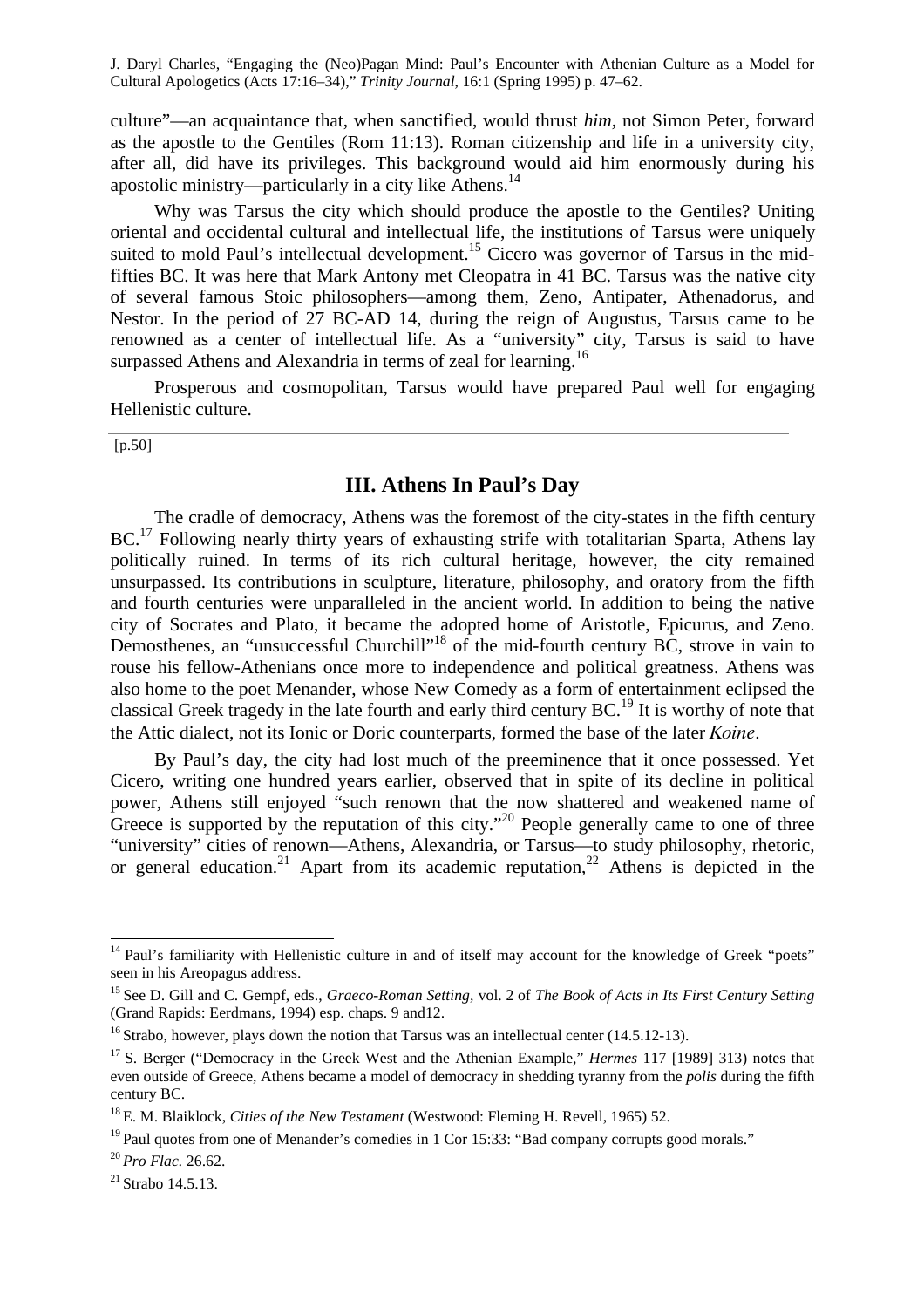writings of Strabo and Ovid as a tourist center and the site of great festivals, attracting as well various itinerant philosophers and mystics. One such traveling teacher-mystic, Apollonius of Tyana, is described by Philostratus (third century) as having arrived at Athens about the same time as Paul.<sup>23</sup> Interestingly, the account mentions that Apollonius was struck by the altars "to" unknown gods." It is to such a city that the Apostle Paul would come, adapting himself in astonishing fashion to the

### $[p.51]$

dialectical habits of its inhabitants.<sup>24</sup> Simply put, for Luke Athens represents the height of pagan culture. Hence, he infuses the description of Paul's ministry here with notable detail. It should not be lost on the reader that Athens in Paul's day was still the cultural capital of the world.

The intellectual atmosphere of first-century Athens might be characterized as mildly promiscuous, both in a religious and non-religious sense. A large proportion of the city's population had been initiated into the Eleusian mysteries.<sup>25</sup> Religiously speaking, the city had no discernible knowledge of OT revelation. It basked in the glory of past intellectual strength, yet by Paul's day exhibited a somewhat indiscriminate, almost casual approach to life issues, lacking the seriousness of intellectual pursuit that had typified the classical era. Several of the church fathers allude to Athens as a city of talkers, a people possessed of curiosity.<sup>26</sup> According to one ancient source, Athenians were particularly fond of lawsuits.<sup>27</sup> With hermaphrodites commonplace at house doors and innumerable symbols of phallic worship and sex obsession on public display throughout the city (some of which were attached religious significance), one can envisage the dislocation in the Apostle's spirit as he engages a culture in moderate decline  $(17:16)^{28}$ 

With the passing of the centuries a canonical twelve gods were thought to hold power on Mt. Olympus.<sup>29</sup> Athens was the site of an altar dedicated to this twelve-member pantheon, which included Athena, daughter to Zeus. $30$  Religion and politics appear to have been ineluctably intertwined in Athenian culture, as evidenced by surviving literature. One such example is a somewhat turgid speech dating c. AD 155 by Aelius Aristides at the Panathenaic festival. In this speech, the author recounts a legal battle of the gods that is significant for an understanding of Athenian history. In his pursuit of justice, Poseidon sued Ares over the murder of his son, ultimately winning his case in the presence of all the gods.<sup>31</sup> As a record of the event, the purported site of disputation took on Ares' name. Hence, throughout Athen's rich history the Areopagus constituted for some the pinnacle of Athenian respect. It was here

 $22$ In addition to the Stoic and Epicurean schools, Athens was home to Plato's "academy," the Lyceum, where Aristotle taught, and thousands of initiates into the mystery religions. Koester observes that as late as the early Byzantine era, philosophy students flocked to Athens from all parts of the ancient world (*History,* 99).

<sup>23</sup>See E. Mayer, "Apollonius von Tyana und die Biographie des Philostratos," *Hermes* 52 (1917) 371-424.

 $^{24}$  It is worth pointing out that Paul knew two of the three university cities scattered around the Mediterranean region - Tarsus and Athens. Stoic influence in both cities was strong (see M. Pohlenz, "Paulus und die Stoa," *ZNW* 42 [1949] 69-104).

<sup>&</sup>lt;sup>25</sup> Koester, *History*, 180. Phyla, located near Athens, was the site of a mystery sanctuary.

<sup>&</sup>lt;sup>26</sup> Compare Luke's description in Acts 17:18 and 21.

<sup>27</sup>*Charito* 1.2.6 (cited in H. Conzelmann, *Acts of the Apostles* [Hermeneia; Philadelphia: Fortress, 1987] 139).

<sup>28</sup>Thus, P. Parente, "St. Paul's Address before the Areopagus," *CBQ* 11 (1949) 144.

<sup>&</sup>lt;sup>29</sup> See J. Ferguson, *Greek and Roman Religion* (Park Ridge: Noves, 1980) 3-16.

 $30$  Pausanius 1.28.5.

 $31$  A. Aristides 1.40-48. See also Pausanius 1.28.5.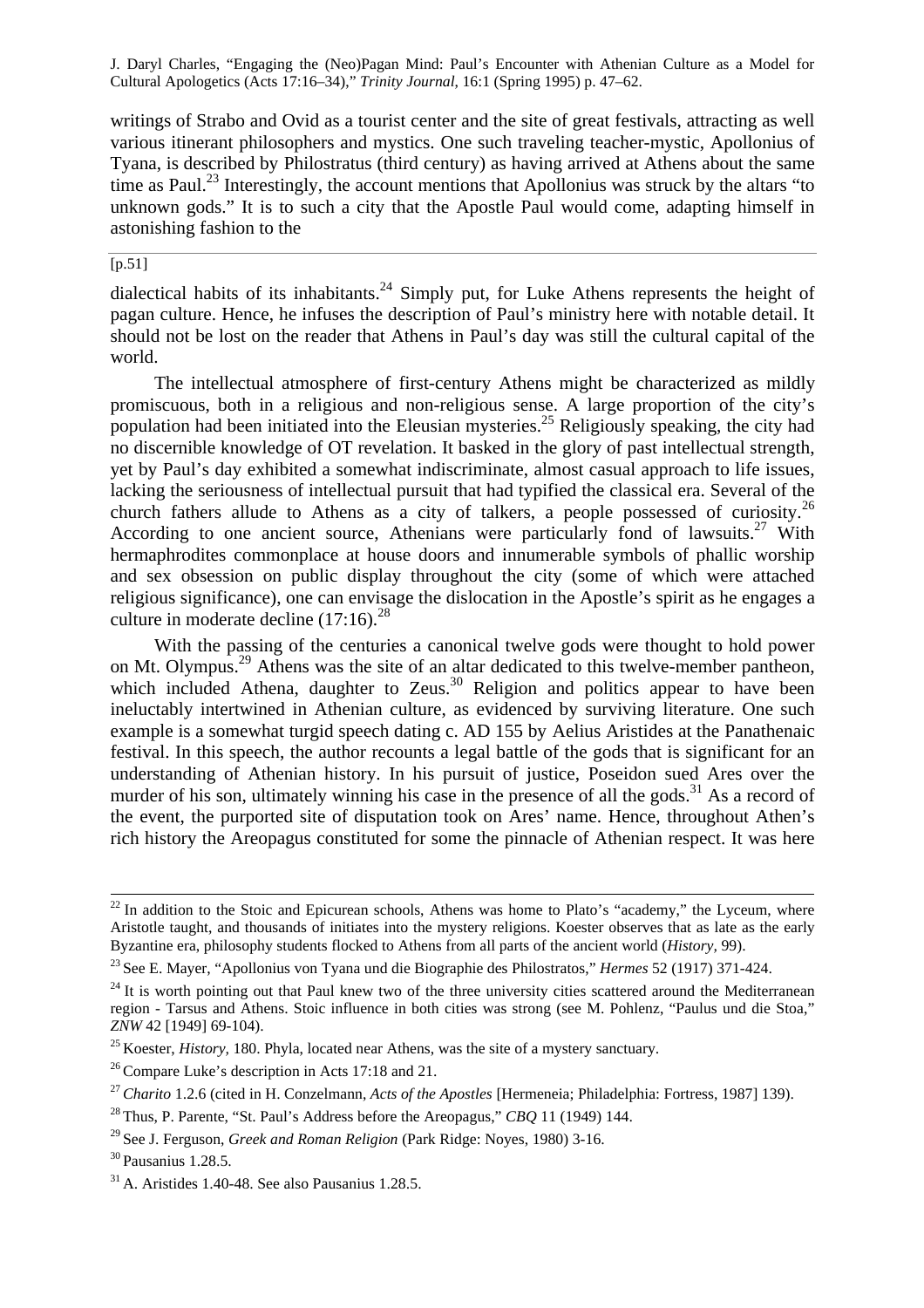that the gods were understood to have convened and disputed. And it was here that justice was to be eternally manifest—even among mortal Athenians.

[p.52]

Thus it was that Athenians looked to the Areopagus as a source of knowledge, wisdom, reason, and justice. $32$ 

Since the mid-third century BC the Council of the Areopagus functioned as authoritative in civil-legal $^{33}$  and educational matters. The Council consisted of about thirty members and was presided over by a  $\kappa$  $\hat{\eta}$  pv $\zeta$ , the president of the assembly who conducted official business. In the Roman era the Areopagus was constituted by several commissions, one of which was educational.<sup>34</sup> This "university" commission, known to us through pseudo-Platonic literature and Plutarch and on which Cicero is said to have served, was still functioning in the 60's when Paul visited Athens. Acts 17:22–23 may well be Luke's report of the Apostle being led before this elite educational commission for an informal inquiry.<sup>35</sup>

### **IV. Literary-Rhetorical Strategy In Acts 17:16–34**

### **A. The Narrative Framework of Paul's Areopagus Speech**

Acts 14:8–18 and 17:16–34 contain notable similarities. In both Lystra and Athens, the Apostle adapts his preaching to his audience by assimilating a more or less Greek view of the universe, with its human quest for God. Luke's narrative in chap. 17 is far more extended, incorporating detail that tantalizingly suggests eye-witness testimony.<sup>36</sup> Supporting his argument by quotations from Epimenides and Aratus of Soli, Paul employs a line of reasoning not unlike that of classical Greek orators. Luke depicts the Athenians' response to Paul in the agora as moderately bemused. Significantly, it is the introduction of the notion of a bodily resurrection that evokes a strong reaction (vv. 18 and 32). To the Greek intelligentsia, the idea of somatic resurrection is patently absurd, for it flies in the face of the Platonic-Stoic view of psycho-immortality.

Perhaps Luke has in mind the tradition regarding Socrates, who also was accused in Athens of introducing "new gods" (cf. v. 18). For this we are dependent on the testimony of Xenophon: "Socrates does wrongly, for he does not acknowledge the gods which the state acknowledges; rather, he introduces other new-fashioned gods."<sup>37</sup>

### $[p.53]$

l

Indeed, not only Socrates but also Anaxagoras (500–428 BC) and Protagoras (480–410 BC) were accused in Athens of introducing foreign gods. In the more recent past, Cicero had criticized the Stoic philosopher Chrysippus for embracing "unknown gods" (*ignotorum*

<sup>&</sup>lt;sup>32</sup> The Council of the Areopagus, ή βουλή ή ἐξ 'Αρείου Πάγου, in time had come to be known simply as 0 jAreivo" pavgo" (K. Lake and H. J. Cadbury, *The Beginnings of Christianity,* Part 1: *The Acts of the Apostles* [Reprint. Grand Rapids: Baker, 1965] 212).

<sup>&</sup>lt;sup>33</sup> Cicero (*De nat. deo.* 2.29.74) indicates that in the Roman period the Areopagus also had jurisdiction over criminal matters.

<sup>34</sup>B. Keil, *Beiträge zur Geschichte des Areopags* (BZAW 71/8; Leipzig: Teubner, 1920) 59-80.

<sup>35</sup>B. Gärtner, *The Areopagus Speech and Natural Revelation* (ASNU 21; Uppsala: Almquist, 1955) 64, 59. B. Keils 1920 publication, *Beiträge zur Geschichte des Areopags* (see n. 34), remains the most extensive survey of the history of the Areopagus. See also K. Wachsmuth and T. Thalheim, "*Areios pagos,"* PW 2.627-33.

<sup>36</sup>D. Broneer, "Athens, City of Idol Worship," *BA* 21/1 (1958) 27.

<sup>37</sup>*Mem.* 1.1.1.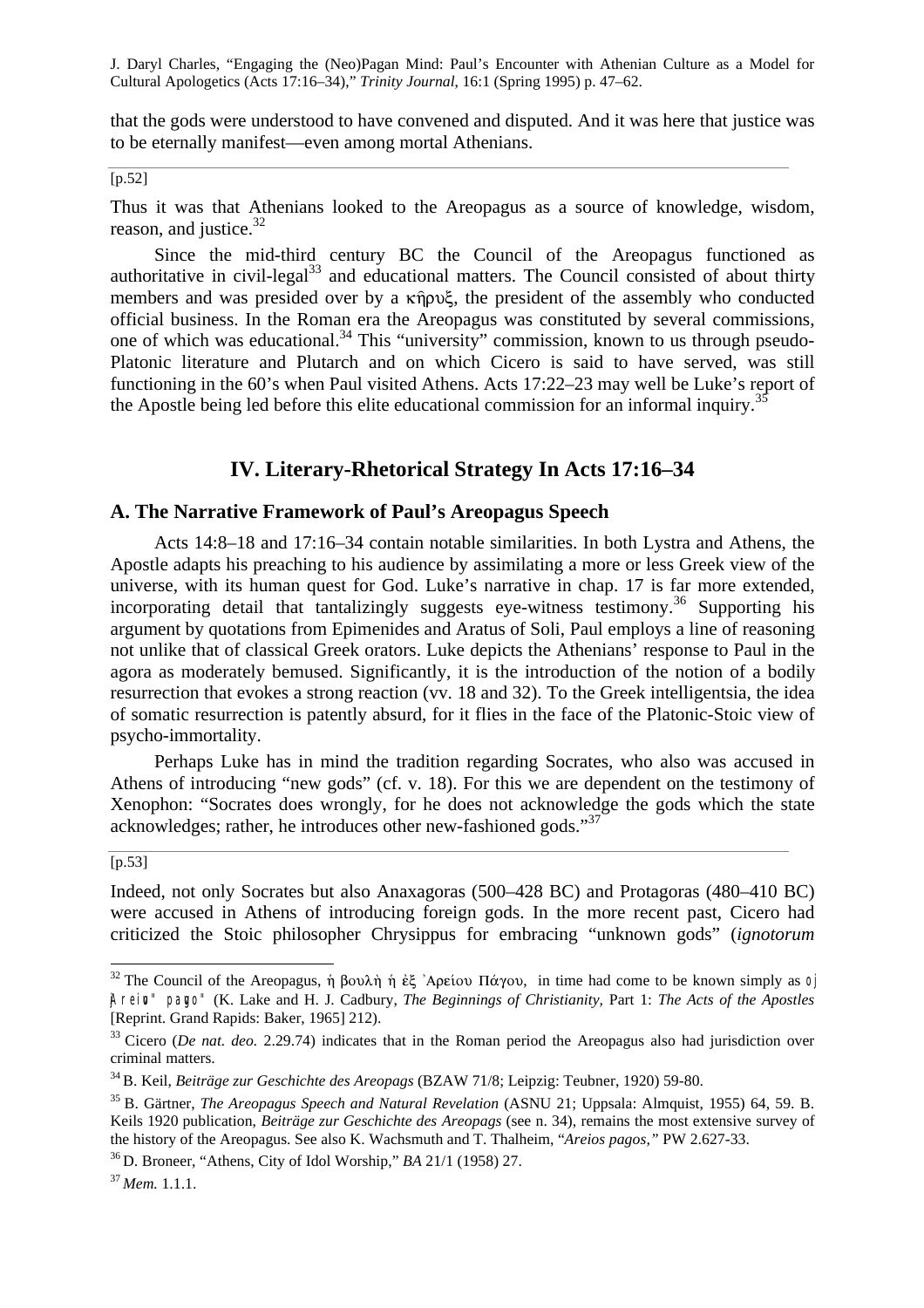deorum).<sup>38</sup> Hence, it is possible that Luke is attempting to portray Paul in the "Socratic" mold.<sup>39</sup> After all, Luke had noted that in the agora Paul had "disputed ... daily with those who happened to be there" (17:17). Showing the apostle to the Gentiles in the marketplace, engaging in dialogue like Socrates and the great philosophers of the past, and then addressing a select audience (perhaps the educational commission of the Council of the Areopagus), Luke has hit an apologetic homerun. Paul is seen operating at his apologetic best, engaged in moral discourse with the intellectual and cultural elite of his day. The striking significance of Acts 17:16–34 is the ability of Paul to clothe biblical revelation in a cultured and relevant argument to his pagan contemporaries.

H. Flender has summed up Luke's intention in this way: (1) to communicate the Christian message to his readers in the language of the audience, utilizing pagan categories to express the reality of divine revelation;<sup>40</sup> (2) to build on pagan concepts through illustration, both philosophical and literary; (3) to adjust pagan assumptions in the light of biblical revelation (viz., via creation, transcendence, and self-disclosure); (4) to give evidence of God's self-disclosure (through the resurrection); and (5) to move toward the goal of repentance on the part of the reader through rhetorical persuasion.<sup>41</sup>

Luke's historiography in Acts 17 has been compared to that of Greek classical writers.<sup>42</sup> A certain kinship to Hellenistic tradition is evidenced both by Luke's express didacticapologetic intent<sup> $43$ </sup> and by numerous evidences of a secular style of speech.<sup>44</sup> Luke may only be reproducing a distilled essence of Paul's Areopagus address; nevertheless, the Areopagus narrative includes three central apolo-getic components: natural revelation, conception and character of

#### [p.54]

God, and Christian exclusivity over against pagan inclusivity.<sup>45</sup> A closer look at these three components will aid us in penetrating Paul's rhetorical strategy at the Areopagus. The results commend themselves to the Christian community of any era as it interacts with pagan society.

### **B. Paul's Rhetorical Strategy**

In his speech before the Council of the Areopagus, Paul uses numerous strategic elements to address his social context. Given the fact that Athens was home to several prominent schools of philosophical thought, it is not incidental that Paul's address touches core philosophical assumptions of both Stoics and Epicureans. Forging an apologetic bridge requires that the Apostle be conversant with contemporary philosophical constructs, even when sophistry, more than intellectual strength, characterized the Athens of Paul's day.

<sup>38</sup>*De nat. deor.* 1.15.39.

<sup>39</sup>E. Plümacher, *Lukas als hellenistischer Schriftsteller. Studien zur Apostelgeschichte* (SUNT 9; Göttingen: Vandenhoeck & Ruprecht, 1972) 19.

<sup>40</sup>See also G. Bornkamm, *Studien zu Antike und Christentum* (Munich: Kaiser, 1963) 93-118.

<sup>41</sup>*St. Luke: Theologian of Redemptive History* (Philadelphia: Fortress, 1967) 71-72.

<sup>&</sup>lt;sup>42</sup> Gärtner, "Areopagus Speech," 29-44; also E. Norden, Agnosto Theos. Untersuchungen zur Formgeschichte *religiöser Rede* (Leipzig/Berlin: Teubner, 1913) 330-32.

<sup>&</sup>lt;sup>43</sup> See 1:1-2.

<sup>44</sup>Lake-Cadbury (*Acts,* 209) observe the following peculiarities in Paul's style before the Areopagus: (1) the neuters  $\ddot{\text{o}}$  ...  $\tau$   $\ddot{\text{o}}$   $\ddot{\text{o}}$  and  $\tau$  $\dot{\text{o}}$   $\theta \epsilon \hat{\text{o}}$  and  $\dot{\text{o}}$  and  $29$ ; (2) the frequent use of the particle ge; (3) frequent alliteration; (4) frequent use of  $\pi \hat{\alpha} \xi$  with derivatives; (5) repetition of the participle uparcwn (vv. 24, 27, and 29); and (6) the idiomatic expression πίστιν παρασχών (v. 31).

<sup>45</sup>Most helpful in examining the narrative framework of 17:16-34 is Gärtner, *Areopagus Speech,* 732-41.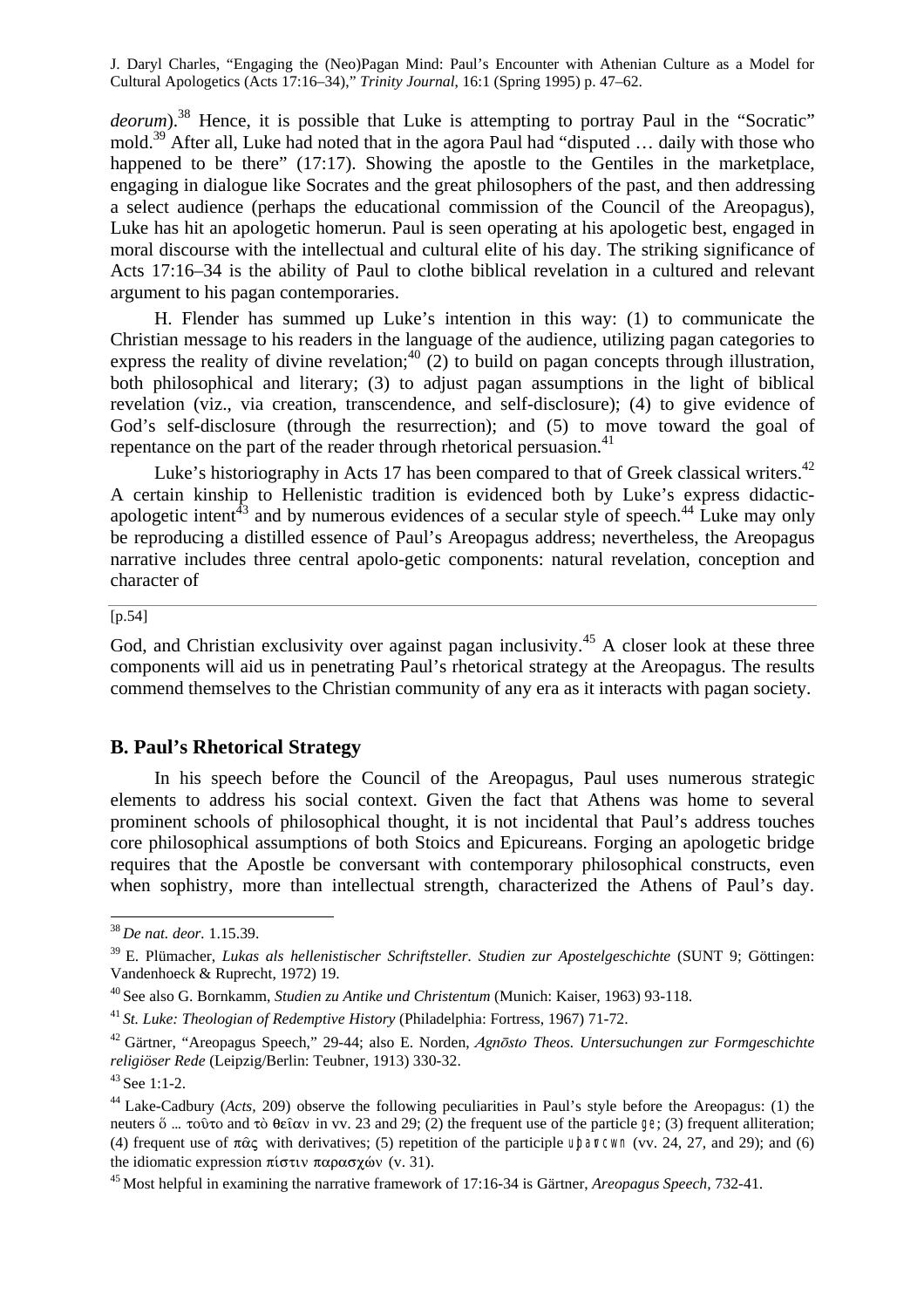Moreover, Paul demonstrates an acquaintance with and understanding of Athenian culture. Evidence of this can be found not only in his fluency in the idiom of his day but familiarity with literary and historical traditions meaningful to his Athenian audience.

In addition to the Apostle's ability to contextualize, strategic elements in the content of his message are worthy of note as well. Against the materialist-rationalist world view of his listeners, Paul demonstrates the folly of the gods of material creation. In his disputation the Apostle presumes a monotheistic outlook, adjusting presuppositions in reigning world view. Paul verifies the claims of divine revelation by introducing the notion of *creatio ex nihilo* and bodily resurrection, the core of the Christian kerygma. Both concepts, inextricably related, are untenable to the Hellenistic mindset, due to contemporary views of the universe, the body, and the soul.<sup>46</sup>

Paul's speech is a masterpiece of eloquence. His mode of addressing his audience with "Men" ( $\alpha$ νδρες) followed by the designation "Athenians" (17:22)<sup>47</sup> is thoroughly Greek, allowing the audience immediately to feel at home. This is in keeping with Greek custom, yet at the same time it reflects the official character of the address.<sup>48</sup> Paul's message, too, is pregnant with irony. A prominent theme is human "ignorance" ( $\alpha$ yvωστος,  $\alpha$ yvoέω v. 23;  $\dot{\alpha}$ γνοια v. 30), and this not only in a city of great learning but before the Areopagus Court, which was composed of thirty of the most literate men of

#### [p.55]

Paul's day. With the skill of a surgeon, the Apostle exploits the language and ideas of his contemporaries. It is indeed fitting that before he is led in front of the Areopagus, Paul is depicted by Luke as engaging in "dialogue"<sup>49</sup> with Athenians in the agora.

Acts 17:16–34 conforms to a pattern of Hellenistic discourse, with its epistemological and teleological emphases. Paul's preaching thus cannot be confined narrowly to a normative OT pattern, as some commentators have sought to do. Rather, it wraps universal truth in the language and idiom of the day, culminating in a uniquely Christian expression of biblical revelation, and inviting the listeners to a higher metaphysical ground.

In sum, Acts 17:16–34 mirrors apostolic Christian contact with pagan culture. It begins with the epistemological assumptions of its hearers, it builds on a common understanding of the cosmos, yet it climaxes in the fullest self-disclosure of the Creator—the resurrection of the God-man.

The modern reader is apt to sense a dichotomy that the ancients would not have understood: is Paul's speech mainly philosophical or theological? Some commentators, in their attempts to explain the derivation of Pauline categories, look chiefly to Jewish and OT sources for the Apostle's Areopagus speech. Others argue that Jewish/OT notions are absent altogether. An Athenian world view, it should be remembered, was probably an amalgam of Olympian religion, magic, and some philosophical commonalities, all of which was overlaid with heavy doses of fatalism. Given the exigencies of the social situation, part of which is dictated by Athenian intellectual culture and the limitations of audience comprehension, Paul can be viewed as dealing with "ultimate issues" that are simultaneously philosophical and theological. Touch points with Stoic and Epicurean world views (with prominence given to the former) run throughout Paul's message, while the biblical doctrines of creation, God, man,

<sup>&</sup>lt;sup>46</sup> For a discussion of apostolic preaching among the Gentiles, see H. Gebhardt, "Die an die Heiden Missionsrede der Apostel und das Johannesevangelium," *ZNW* 6 (1905) 240-47.

<sup>&</sup>lt;sup>47</sup> Cf. also 19:35.

<sup>48</sup>C. F. Evans, "Speeches in Acts," in *Melanges biblique* (ed. A. R. Charne; Paris: Duculot, 1969) 29192.

<sup>&</sup>lt;sup>49</sup>The verb διαλέγομαι occurs ten times in Acts, and as one would fully expect, in Acts 17:17.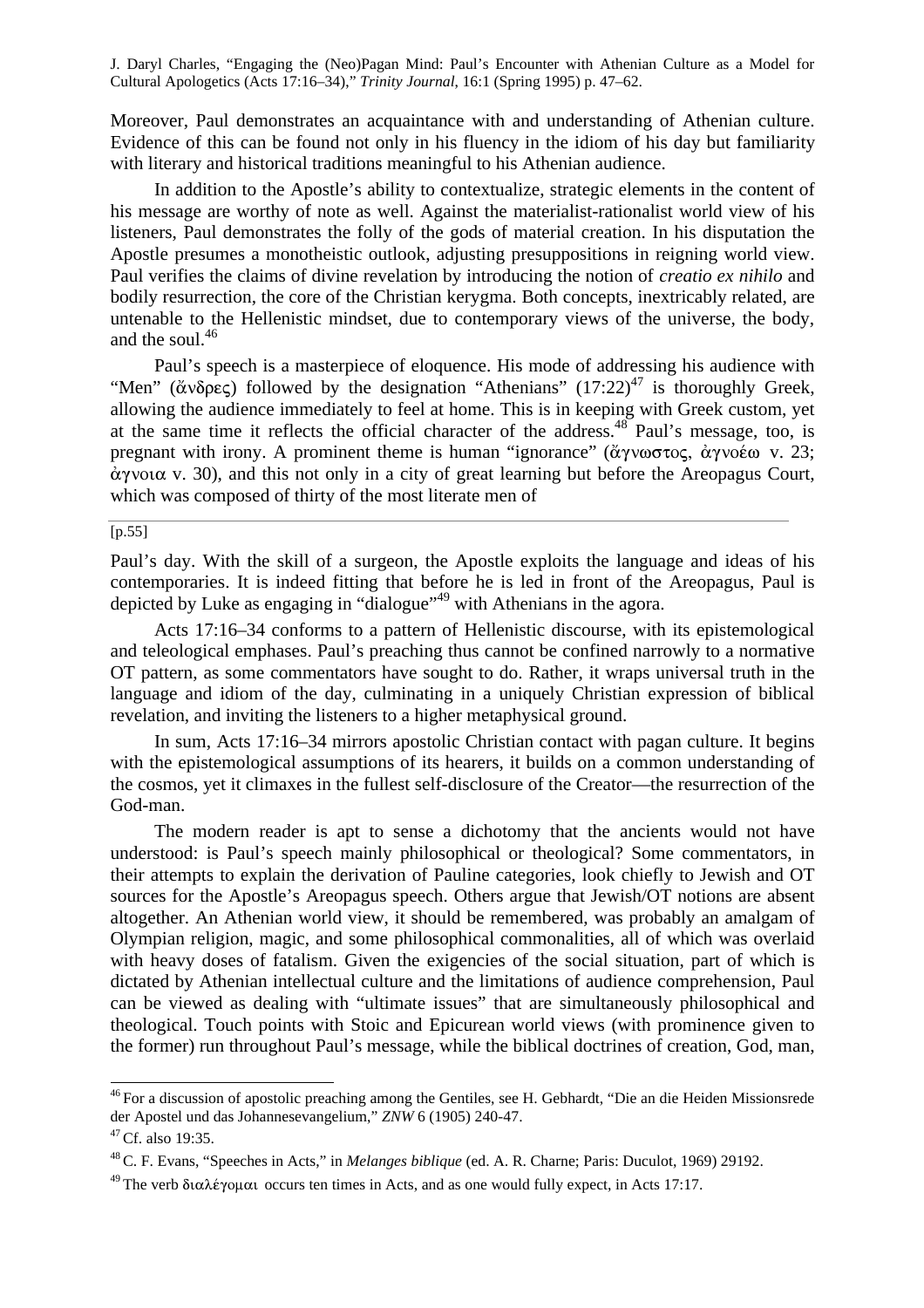and the resurrection are key aspects of his proclamation. The movement in his address from creation to resurrection, calculated with great precision, engages the philosophical assumptions of the hearer at the most fundamental level. $50$ 

### $[p.56]$

## *1. The Appeal to Natural Revelation.<sup>51</sup>*

Because Acts 17:16–34 follows a different rhetorical pattern than Romans 1, the theological character of Paul's Areopagus speech has been doubted both by traditional critical scholarship as well as by religious conservatives. In spite of the differences between Acts 17 and Romans 1, a common apologetic bridge to the pagan mind is employed: nature itself.<sup>52</sup> It is impossible to miss the inseparable connection between creation, the moral order, and human accountability. This movement, articulated in the idiom of his day, is present in Paul's Areopagus speech as well. Pagans "know" because of creation and conscience; their "ignorance," ultimately, is "without excuse."<sup>53</sup>

"Natural theology" in Romans 1 and Acts 17 has the function of pointing to human accountability. To the extent that the Athenians—and the men of the Areopagus—have no Christological understanding, Paul's discourse on creation and the cosmos serves as a necessary "pedagogical-missionary preamble."<sup>54</sup> In both Romans 1 and Acts 17 the phenomena of creation are accessible to all.<sup>55</sup> For Paul, this knowledge of the Creator-God is innate. Even pagans without knowledge of Christ have a fundamental awareness of moral accountability. Pagans "by nature" do the moral law of God, even though they do not have the law (Rom 2:14). Thus, the Apostle can speak of universal norms.<sup>56</sup> Ultimately, whether he is writing to Christians living in the Imperial seat of Rome or addressing academics sitting on the Council of the Areopagus in Athens, Paul's purpose is to stress that *all people* are morally accountable. All, though "ignorant," are without excuse.

#### [p.57]

l

### *2. Conception and Character of God*

What are the spheres of natural revelation delineated by Paul in his Areopagus speech? Three realms can be detected: creation and maintenance of the cosmos, history and the nations' boundaries, and human dependence on  $God.^{57}$  All three touch commonly recognized

 $50$  In assessing the pagan mindset of first-century Athens, I am indebted to conversations with Dr. Glen Thompson, a classicist who teaches at Saginaw State University and Michigan Lutheran Seminary.

<sup>51</sup> Gärtner (*Areopagus Speech*), Dibelius (*Studies,*) and Pohlenz ("Paulus") have treated this subject, writing in terms of "natural theology." In this regard, the term "natural revelation" is to be preferred, in order to make the necessary distinction between the Creators initiation and human attempts at religiosity.

<sup>52</sup>See W. Eltester, "Gott und die Nature in der Areopagrede," in *Neutestamentliche Studien für R. Bultmann* (Berlin: Töpelmann, 1954) 202-27. Consider the fact that much of the Jewish view of creation in the OT is formed against the backdrop of a heathen view of cosmic "chaos"; the biblical writer is frequently polemical: e.g., Ps 73:12-14; 88:9-11; Job 38:8-11; Prov 8:28-29; Jer 5:22; 31:35; 38:36.

<sup>53</sup>Cf. Rom 1:18-20. In this connection, see also G. Bornkamm, "Gesetz und Natur: Röm. 2.14-16," in *Studien zu Antike und Urchristentum* (Munich: Kaiser, 1963) 93-118.

<sup>54</sup>P. Vielhauer, "Zum 'Paulinismus' der Apostelgeschichte," in *Aufsätze zum Neuen Testament* (Munich: Kaiser, 1956) 13.

<sup>&</sup>lt;sup>55</sup> In Rom 1:20, τὰ ποιήτα are visible for all to see.

<sup>56</sup>Note a critical distinction made by Paul, namely that pagans *possess* this knowledge, not that they can *attain* it.

<sup>57</sup>Thus Gärtner, *Areopagus Speech,* 80-82.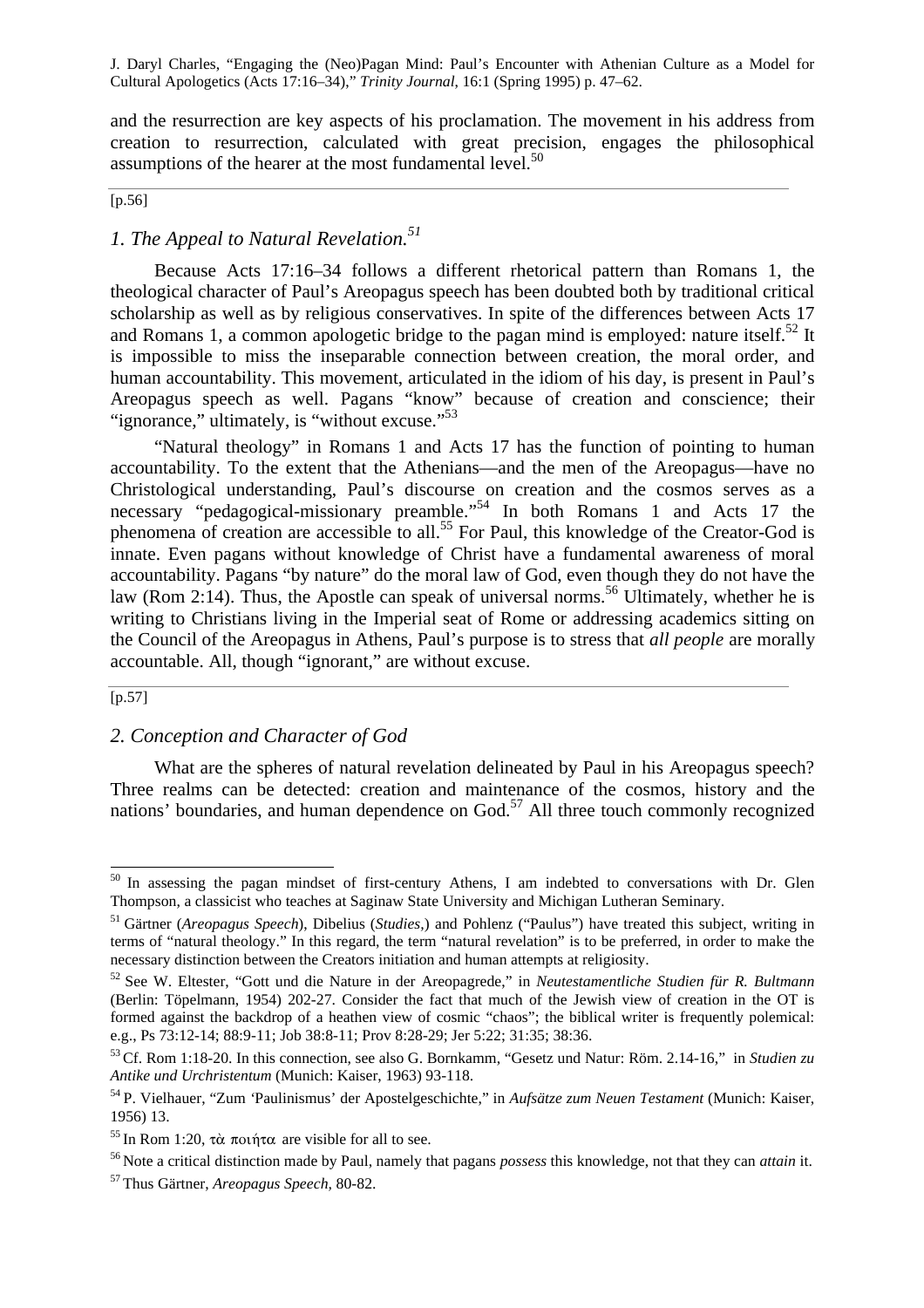Stoic assumptions. (To be sure, a vast chasm separates the OT and the Stoic view of God, about which Paul is not naive.)

For the Stoic, the divine essence is *logos,* reason. "Right reason" (*logos orthos*), as taught by Zeno, "is the same as Zeus."<sup>58</sup> Accordingly, in the structure of the physical universe lie the seeds of knowledge, the *logos spermatikos* of Stoic thought,<sup>59</sup> which gave rise to the universe. Reason, hence, was viewed as the highest expression of nature.<sup>60</sup> Paul bridges the chasm between Stoic and Christian thought by appropriating common philosophical ground, asserting that the use of reason can lead to the knowledge of God. Observing the universe (17:24–25) rouses the individual to seek after God; in truth, this Creator-God is not far removed from humankind (17:27).

Allusion to God's immanence and human kinship with God, both of which immediately follow, places Paul squarely within the Stoic understanding of the divine.<sup>61</sup> Paul does not remain, however, at the level of human reason, even though he will go as far as Greek assumptions will allow him. Creation *ex nihilo* and divine self-disclosure require more from the philosopher.<sup>62</sup> The apostolic message achieves continuity (kinship with  $\overline{G}$  od) as well as radical discontinuity (transcendence) with the Hellenistic world view.<sup>63</sup> While the materialistic pantheism of Stoic belief corrupts Stoic "theology," Paul first utilizes the "common ground" shared by all. Athenian "ignorance" is initially related in a positive sense ("You are very religious … you worship … "), then negatively (with the admonition to repent). $64$ 

[p.58]

l

At this point it is useful to consider Paul's acquaintance both with Athenian historical tradition and literary sources meaningful to his audience. That there were many "unknown gods"<sup>65</sup> in Athens is a well established fact. With an atmosphere of religious inclusivity

<sup>61</sup>G. Schneider, "Anknüpfung, Kontinuität und Widerspruch" in der Areopagrede. Apg 17, 22-31, in *Kontinuität und Einheit* (ed. P. G. Mueller and W. Stenger; Freiburg: Herder, 1981) 173-78; also, Pohlenz, "Paulus," 69-104.

<sup>62</sup>H. P. Owen, "The Scope of Natural Revelation in Romans i and Acts xvii," *NTS* 5 (1958/59) 142-43.

<sup>63</sup>G. Nauck, "Die Tradition und Komposition der Areopagrede," *ZThK* 53 (1956) 4546; also, F. Mussner, "Anknüpfung und Kerygma in der Areopagrede" (Apg 17, 22b-31), in *Praesentia Salutis. Gesammelte Studien zu Fragen und Themen des Neuen Testaments* (Patmos: Duesseldorf, 1967) 235-43.

<sup>64</sup>Ignorance, not worship, is Paul's emphasis (thus, N. Stonehouse, *Paul before the Areopagus: And Other New Testament Studies* [London: Tyndale, 1957] 19).

<sup>58</sup>Zeno, *Frg.* 162, cited in C. K. Barrett, ed., *The New Testament Background: Selected Documents* (New York/Evanston: Harper & Row, 1961) 62.

<sup>&</sup>lt;sup>59</sup>The use of the derogatory term δ σπερμολόγος by some in the agora (17:18) may be a Lukan play on words with the Stoic λόγος σπερματικός.

<sup>60</sup>A fuller discussion can be found in A. A. Long and D. N. Sedley, *Translations of Principle Sources with Philosophical Commentary,* vol. 1 of *The Hellenistic Philosophers* (Cambridge: Cambridge University, 1987) 158-437; E. Zeller, *The Stoics, Epicureans and Sceptics* (New York: Russell & Russell, 1962) 126-66; and Pohlenz, "Paulus," 69-104.

<sup>&</sup>lt;sup>65</sup> A vast amount of literature has been devoted to the "unknown god" of Athens. A variety of explanations seeks to harmonize Paul's reference to  $\dot{\alpha}$ yv $\dot{\omega}$  $\sigma$ to  $\theta \epsilon \hat{\omega}$  with ancient sources. Pausanius (1.1.4) and Philostratus (*Vit. Apol.* 6.3) describe Athens as the scene of innumerable gods, heroes, and corresponding altars. Tertullian (*Ad nat.* 2.9) writes that Paul chose the singular description – "unknown god" - over the plural, even though the latter is understood. In his commentary on Titus 1:12, Jerome (*PL* 26.572-73) speaks of "all the gods," not the one unknown god. Theodore of Mopsuestia (cited in Lake-Cadbury, *Acts,* 244) relates an Athenian legend in which a demon appeared following defeat in battle. Out of fear, not wishing to exclude any deity, the Athenians erected an altar "to the unknown god." Among the more extensive investigations of the altar inscription are R. Reitzenstein, "Agnostos Theos," *NJKA* 31 (1913) 146-55; T. Birt, "Agnostoi theo und die Areopagrede des Apostels Paulus," *RheinMus* 69 (1914) 342-92; Norden, *Agnostos Theo*, 56ff; and Gärtner, *Areopagus Speech,*  $242 - 47$ .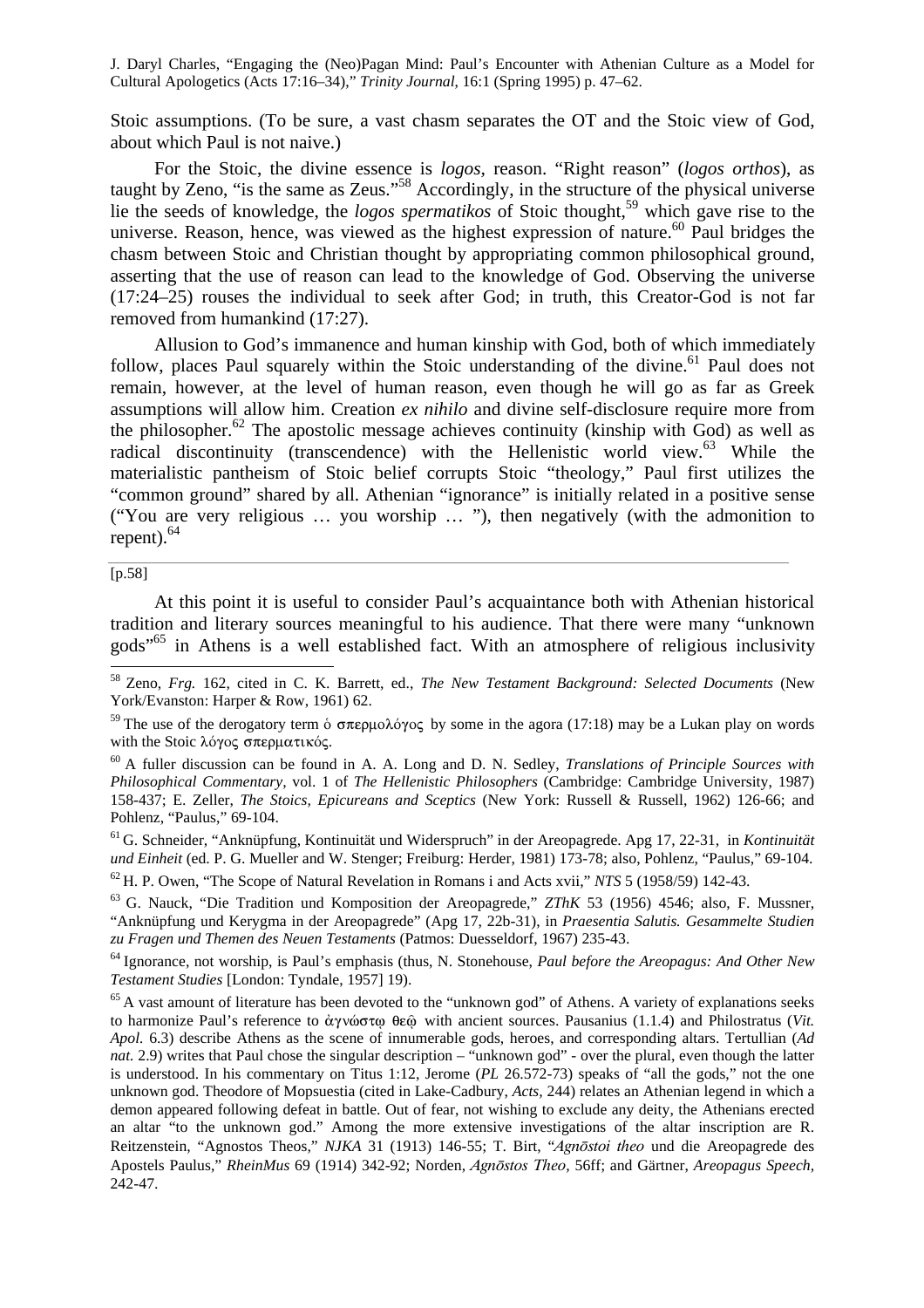reaching to a "lowest common denominator," no theological distinctives are discernible in Athenian culture. Paul's strategy hence is to take this "given" and build upon it for the purposes of expressing Christian exclusivity. Paul may well be infusing the altar "to the unknown god" with a "monotheistic" adaptation in order to exploit it for his own purposes.<sup>66</sup> To be sure, Athenians would not have understood Paul's monotheism as Jews would have.

Paul's qualification of God's nature also involves the enlistment of conventional literary sources. Theological "common ground" is sustained by two citations from well-known "poets." The statement "in him we live, move, and have our being" expresses the Stoic belief in closeness to/kinship with God. No pagan philosopher could reject this assertion, since any Stoic worth his salt readily conceded that God "fills" the universe, that a union exists. (This quotation is generally attributed to a sixth-century BC poet, Epimenides of Crete.)

The second citation, "We are his offspring," stems from the third-century BC Stoic philosopher Aratus, who, significantly, hailed from Paul's native Cilicia. Aratus penned these words in a poem in honor of Zeus. Titled *Phaenomena,* the poem is an interpretation of constellations and weather signs. It reads that "in all things each of us needs Zeus, for we are also his offspring." Without question, "his offspring" is sure to resonate with any Stoic present in the audience.<sup>67</sup>

#### [p.59]

l

### *3. Pagan Inclusivity and Christian Exclusivity*

We have already observed the religiously "inclusive" environment pervading Athenian culture. The universalist and pantheist stamp of the Areopagus speech is a clear reflection of Luke's intention. Although religious "ignorance" in Athens of the one true God is universal and absolute, the times of *agnoia* are nevertheless pronounced by the Apostle to be past: "Now God commands all men everywhere to repent" (v. 30). As evidence that epistemological ignorance is not bliss, the "one true God" has ordained "a day" on which "the man" Jesus "will judge the world in righteousness" (v. 31). Whereas Adam was the starting point of all humanity, Jesus, the counterpart to Adam, is the culmination of all things, by virtue of having mediated all history. Paul has thus dismantled the Stoic view of universal continuum. The Judeo-Christian understanding of history, which begins and ends with divine fiat, marks a "radical discontinuity" with the world view of Paul's audience. At this point, one can assume that polite tolerance by the Council members turned into indignation. Paul's declaration, an intellectual stumbling-block for his audience, is that "one man" will judge the cosmos, that it will not be perpetual in the Stoic sense. Assurance of the proposition that God *has disclosed* himself is the linchpin of Christian revelation; hence, Paul's emphasis on the resurrection.

Three times in the Lukan narrative the resurrection is mentioned —vv. 18, 31, and 32. While 17:16–34 contains no explicit Christology, the seal of divine truth—and thus, a key to an effective apologetic in pagan culture—is the bodily resurrection of Jesus Christ. It is by no means incidental that at this point in Paul's speech the mood of his audience shifts. Scorn and derision surface both in the agora, where Paul had earlier been "dialoguing," and at the Areopagus. While Paul utilizes the utmost in skill and erudition to ensure that the packaging

 $66$  Paul is here engaged in what some might call "pre-evangelism."

<sup>67</sup>*Phaen* 5. It is difficult to confine with precision these words to Aratus of Soli alone, given the fact that this language appears in numerous ancient sources. For example, the words of Cleanthes, another third-century BC. Stoic, are comparable: "You, O Zeus, are praised above all gods… Unto you may all flesh speak, for we are your offspring" (the text is reproduced in M. Pohlenz, "Kleanthes Zeushymnus," *Hermes* 75 [1940] 117-23). Similarly, the third-century BC poet Callimachus, in a hymn "To Zeus," speaks of humankind as "offspring of the earth" (*Hymns, Epigrams, Select Fragments* [Baltimore/London: Johns Hopkins University, 1988] 3).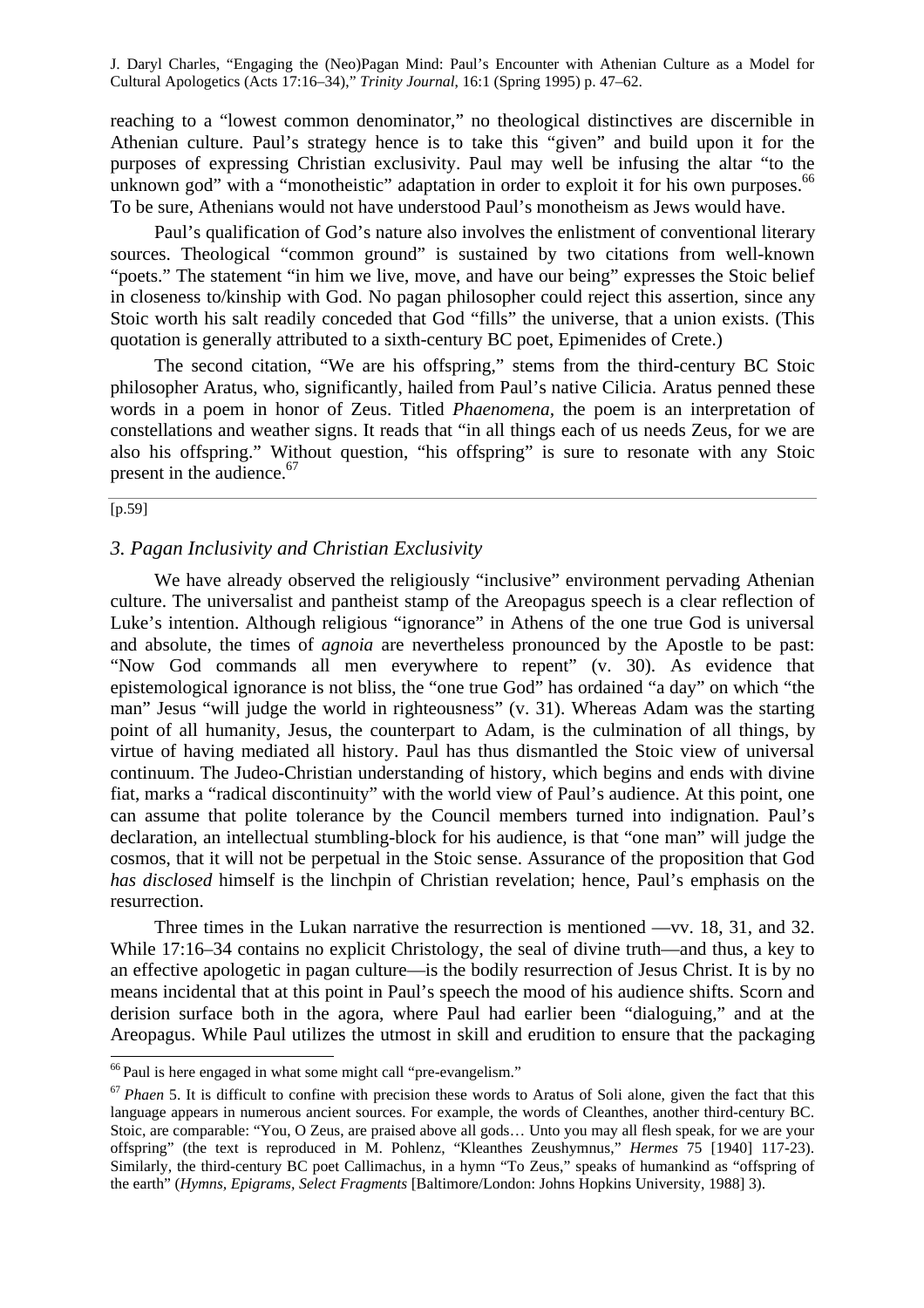of his message does not offend his audience, the content of the Christian apostolic kerygma inevitably is scandalous.

Summing up Paul's rhetorical strategy in Athens, we may note that the Apostle was knowledgeable, dialectical, well-read, relevant, and rhetorically skillful. What particularly strikes the reader is his ability to accommodate himself to the knowledge-base of most Athenians. Viewing Paul's encounter with Athenian culture as such, we may conclude that his ministry was not a "failure." Nor is it necessary to assume that his not-too-distant reflections about the power of the cross, recorded in 1 Corinthians 1–2, were penned with a wrong apologetic model (i.e., Athens) in mind.

To the contrary, a more accurate assessment of Paul's ministry in Athens may be summed up by his own testimony to the Corinthians: "I have made myself a servant to all, that I might win more. To the Jews I became a Jew … ; to those without the law [pagans], [I

[p.60]

l

became] like those without the law … I have become all things to all men, that I might by all means save some" (1 Cor 9:19–22).

### **V. The Apologetic Task Of The Late Twentieth-Century Church**

It is worth remembering that Paul, not Peter, was called to be the "Apostle to the Gentiles." It was Paul who could dispute with philosophers in Athens, argue from the Scriptures with the Jews in the synagogue, persuade Imperial magistrates—indeed even procure an audience with the Caesar himself. Everything that God took away from Saul of Tarsus following his conversion—his pride, his zeal, his cultural pedigree, his learning, his knowledge, his rhetorical ability—was restored to the Apostle after he lay broken in the presence of Almighty God. Having been sanctified, Paul's past was now to serve the greater purposes of God as the Holy Spirit would see fit.

In many ways, western culture in general—and North American culture in particular resembles that of Athens in Paul's day. Like the Athenians, to whom belonged an illustrious cultural past, ours is what Alexander Solzhenitsyn has called a "culture of novelty." We are obsessed with that which is novel; truth and its consequences are of little value.

For this reason, Paul's ministry model in Athens beckons to us. It invites us to learn on two plains: (1) how to relate biblical truth in culturally relevant ways (i.e., contextualization), and (2) how to formulate a cultural apologetic that retains its theological integrity in the midst of a culture of compromise.

Consider the amount of attention given to detail in Acts 17:16–34. By Luke's account, Paul has "earned the right" to an audience in Athens; he demonstrates an apprehension of Athenian culture and thus is able to accommodate theological truth to the prevailing cultural *Zeitgeist.* This should be paradigmatic for the church of any era. The Christian community must understand the culture in which it has been placed by the Sovereign Lord. By demonstrating an understanding of culture, it is then able to engage culture with a measure of credibility. Finally, having humbly sought to be a student of and active participant in culture, the church is able to confront the false values that are lodged within culture. Perception, engagement, and confrontation necessarily follow—in this order.<sup>68</sup>

<sup>&</sup>lt;sup>68</sup> Paul's cultural accommodation in Athens should not be misconstrued as syncretization. Paul accommodated himself, not the message, to the level and philosophical assumptions of his audience. See W. J. Larkin, Jr., *Culture and Biblical Hermeneutics: Interpreting and Applying the Authoritative Word in a Relativistic Age* (Grand Rapids: Baker, 1988) 319-21.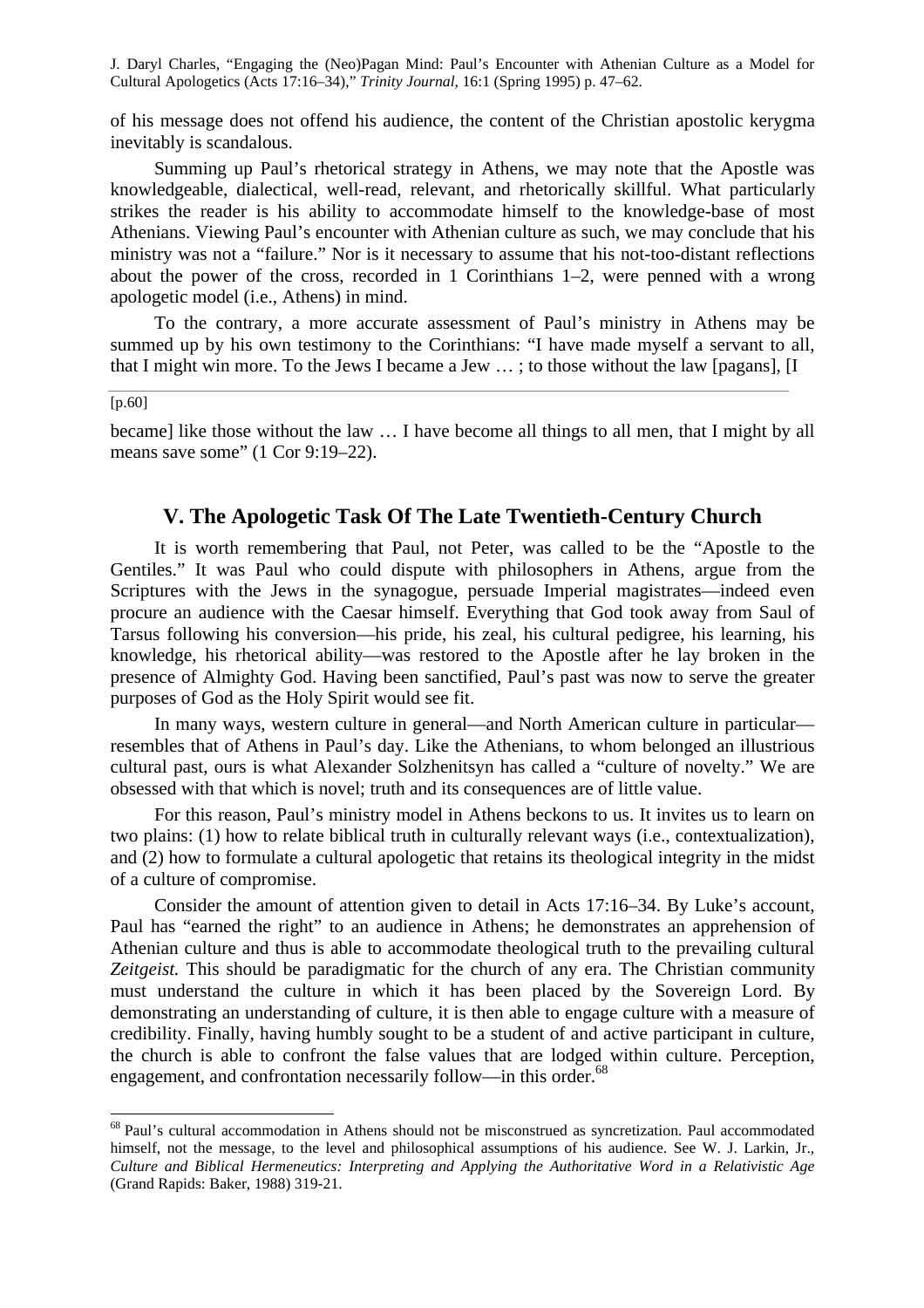Paul's model also has profound implications for the church's message in a pagan cultural environment. Three theological "non-negotiables" on display in the Areopagus address guide the Apostle

### $[p.61]$

in his ability to address reigning philosophical assumptions. First, the Apostle stresses the sovereign lordship of the one true God. This lordship is manifest in creation  $ex\ nihilo^{69}$  and in maintaining the history of nations. Second, proof of divine self-disclosure can be found in the resurrection of the God-man, Jesus Christ. A stumbling-block to any generation, the resurrection "forces the issue," as it were, in validating Christianity's truth-claims.<sup>70</sup> As cultural apologists, Christians need to be equipped with an understanding of philosophical and theological "first things." Competing in culture are diametrically opposed world views, $1$  and the ultimacy of Christian truth-claims stands or falls with the resurrection. Third, the movement of a faithful apologetic is always in the direction of moral accountability. By underscoring the reality of future judgment, the Apostle dismantles religious inclusivity: all people everywhere must repent and confront the knowledge of the Creator that has been imparted to them.

### **VI. Epilogue**

The story of Paul's ministry in Athens does not end here, however. A concluding observation remains. It is fair to say that Luke's rather abrupt ending of the narrative (vv. 32– 34) does not strike the reader in any way as impressive. Almost as an afterthought, as if to say, "Oh, by the way … ," Luke appends one sentence that mentions two individuals by name who happened to "believe." One is a woman named Damaris; the other is a member of the Council of Areopagus by the name of Dionysius.

Neither Damaris nor Dionysius appear again in the NT, and Luke leaves us with no clue as to the significance of either. And yet, a bit of extra-biblical reading changes the complexion of the entire Acts 17 narrative. Thirty years ago E. M. Blaiklock wrote of the mix of ancient and modern that strikes the person visiting Athens today. Describing the city over nineteen hundred years after Paul's visit, Blaiklock was intrigued to find that the street that today runs around the south side of the Acropolis ruins bears the name of Dionysius the Areopagite. What sort of person was this Dionysius, anyway?

#### [p.62]

l

The only surviving source in this regard is Eusebius. We are informed by Eusebius that Dionysius the Areopagite, a member of the elite Areopagus Council, converted to Christ through Paul's preaching and then went on to become a bishop in the church. Eusebius writes that Dionysius ended up being martyred for his faith. One wonders that still one thousand years later in parts of the Near East a body of pseudepigraphic literature (Pseudo-Dionysius)

 $69$  Thus, debates on creation should be central to ongoing apologetic discourse.

 $70$  Whether acknowledged or not, doctrine lies at the heart of contemporary debates over pluralism, as D. A. Carson reminds us ("Christian Witness in an Age of Pluralism," in *God and Culture: Essays in Honor of Carl F. H. Henry* [Grand Rapids: Eerdmans/Carlisle: Paternoster, 1993] 46-49).

 $<sup>71</sup>$ No better illustration of this clash can be found than the hostility of cultural anthropologists and sociologists</sup> toward the Christian missionary endeavor. As R. J. Priest notes, in many ways, social theorists and missionaries are opposites: the one advances the notion of original sin, while the other is united in discrediting and undercutting this inconvenient anthropological truth. Evangelical theorists should not compromise on intellectual rigor; they must, however, in the end maintain fidelity to God's revelation. See R. J. Priest, "Cultural Anthropology, Sin, and the Missionary," in *God and Culture,* 85-105.